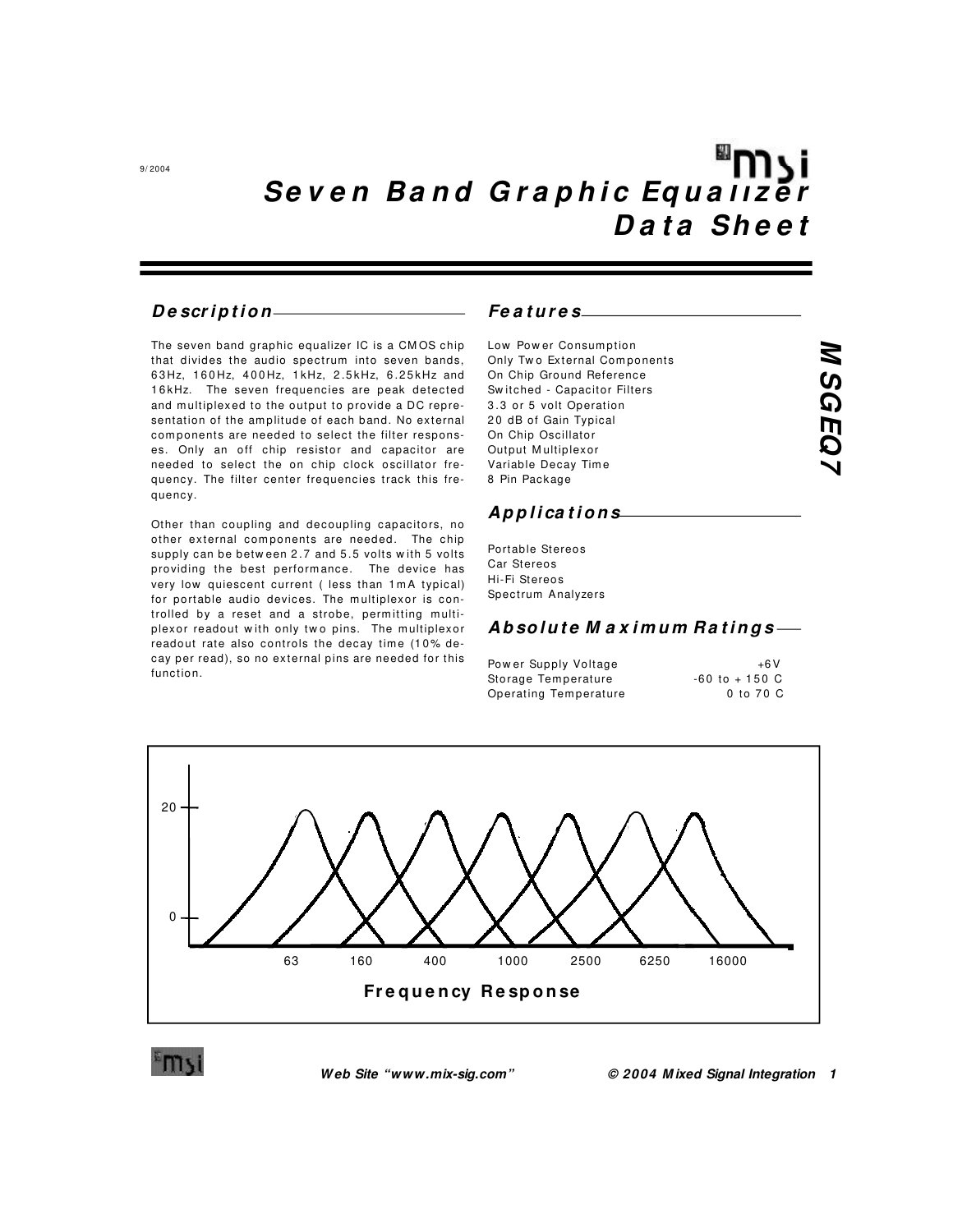# Seven Band Graphic Equalizer **Da ta Shee t**

# **Electrica l Cha ra cteristics\_ \_ \_ \_ \_ \_ \_ \_ \_**

 $(VDD = +5.0V, T = 25^{\circ}C)$ 

| <b>PARAMETER</b>       | SYM BOL     | <b>CONDITIONS</b>                                           | M IN | TYP | MAX | <b>UNITS</b> |
|------------------------|-------------|-------------------------------------------------------------|------|-----|-----|--------------|
| DC Specifications      |             |                                                             |      |     |     |              |
| Operating Voltage      | <b>VDD</b>  |                                                             | 2.7  | 5.0 | 5.5 | v            |
| Supply Current         | IDD.        | 1 Mohm Load on Output                                       | 0.5  | 0.8 | 1.0 | mA           |
| Output Drive           | Ю           |                                                             |      |     |     | mA           |
| Output Impedance       | ZO.         |                                                             |      | 700 |     | ohms         |
| Output Offset          | <b>VOS</b>  |                                                             |      |     | 600 | mV           |
| Band Offset Difference |             | Same device                                                 |      |     | 200 | mV           |
| AC Specifications      |             |                                                             |      |     |     |              |
| Gain                   | AV          | Peak input to DC output, Vin<br>$= 100$ mVpp, fin $= 1$ kHz | 20   | 22  | 24  | dB           |
| Filter Q               | Q           |                                                             | 5.5  | 6.0 | 6.5 |              |
| Output Swing           |             | Vin = $0.3$ Vpp, fin = 1 kHz                                | 3.5  | 4   |     | V            |
| Clock Frequency        | <b>FCLK</b> | $C = 33$ pF <sup>*</sup> , R = 200 kohms                    | 145  | 165 | 180 | kHz          |
| Input Impedance<br>.   | ZIN.        |                                                             |      |     |     | Mohm         |

includes stray capacitance

# Ordering Information\_\_\_\_\_\_\_\_\_\_\_

#### **Part Number Package Operating Temperature**

| M SGEQ7P | 8 Pin Dip           | $0-70$ °C          |
|----------|---------------------|--------------------|
| M SGEO7N | 8 Pin 150 mils SOIC | $0-70$ $\degree$ C |

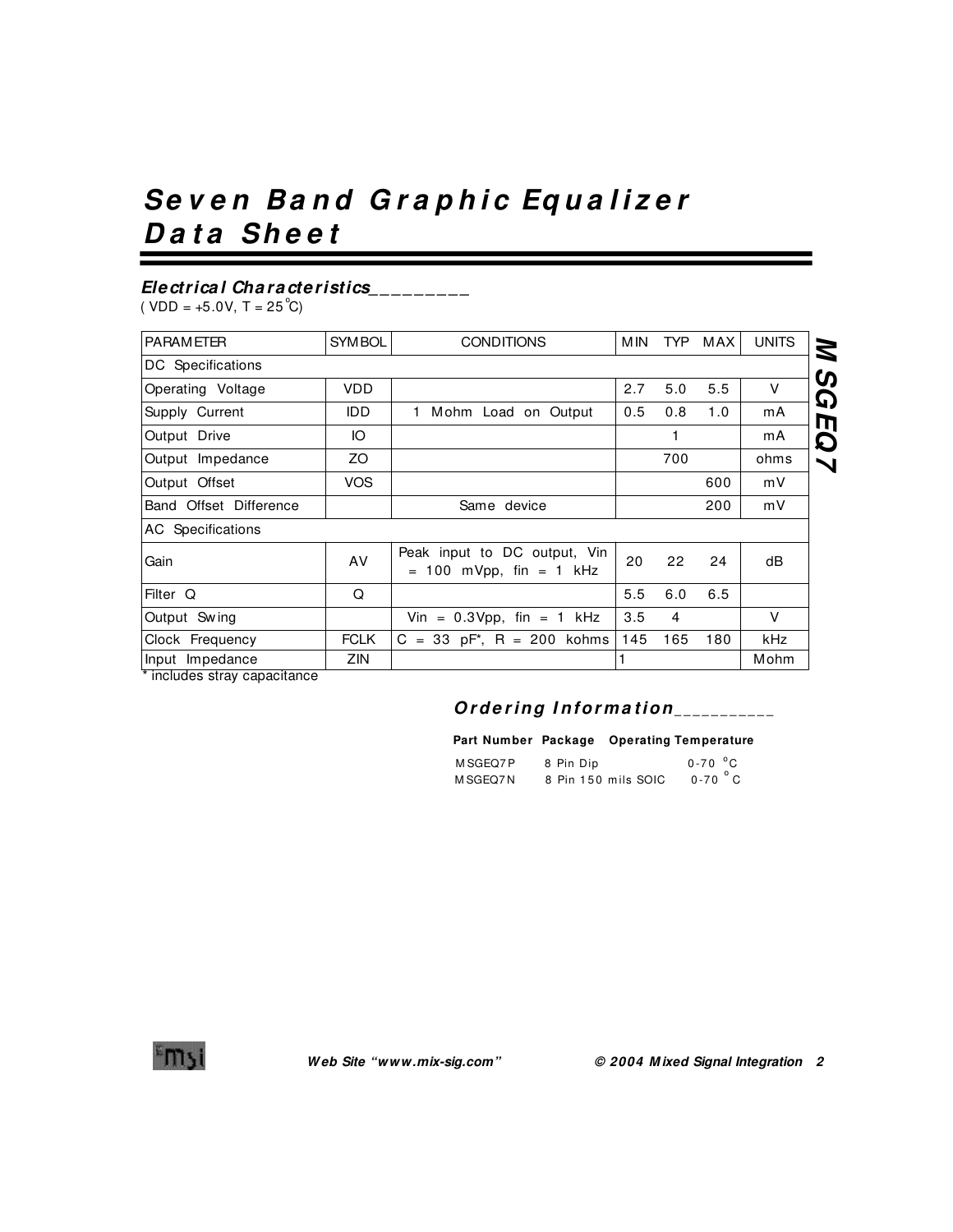# Seven Band Graphic Equalizer **Da ta Shee t**

#### **Pin Configuration** 1. VDD Positive Pow er Supply Typically 5 Volts<br>2. VSS Megative Power Sup Negative Power Supply Typically 0 Volts<br>3. OUT Multiplexed DC Out 3. OUT Multiplexed DC Output<br>4. STROBE Channel Selection Pin Channel Selection Pin 5. IN Audio Input 6. GND Internally Generated Ground Reference.Typically 2 .5V 7. RESET Resets Multiplexor 8. CKIN Clock Oscillator Pin **Pin Description\_\_\_\_\_\_\_\_\_\_\_\_\_\_\_\_\_** VSSA 2  $OUT \quad \boxed{3}$   $6 \quad GND$ STROBE  $\begin{array}{|c|c|c|c|c|c|} \hline 4 & 5 & \text{IN} \ \hline \end{array}$

VDDA 1 8 CKIN

5

**M SGEQ7 M SGEQ7**



**Block Dia gra m\_\_\_\_\_\_\_\_\_\_\_\_\_\_\_\_\_\_**

 **W eb Site "www.mix-sig.com" © 2004 M ixed Signal Integration 3**